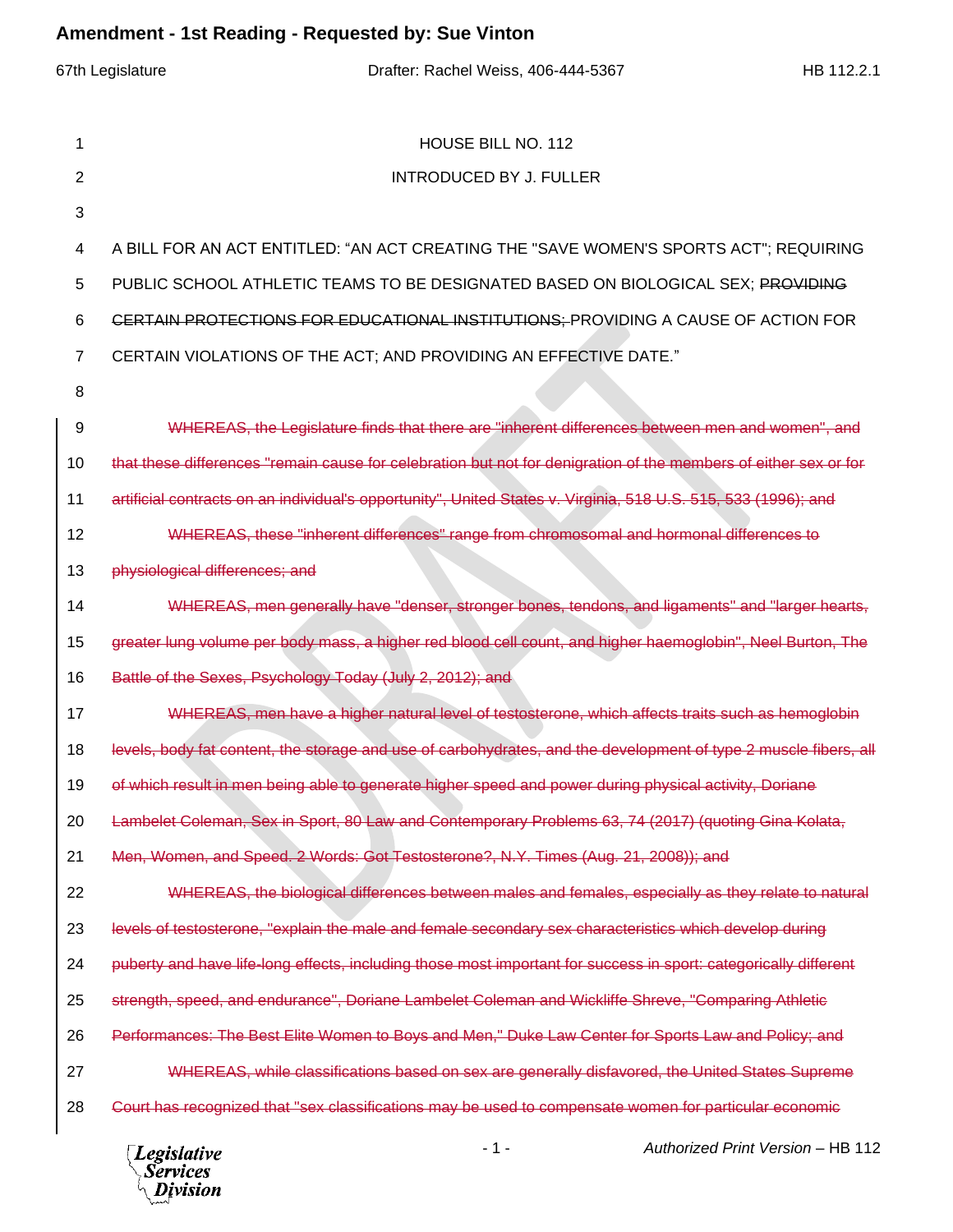67th Legislature Drafter: Rachel Weiss, 406-444-5367 HB 112.2.1 disabilities [they have] suffered, to promote equal employment opportunity, [and] to advance full development of the talent and capacities of our Nation's people", United States v. Virginia, 518 U.S. 515, 533 (1996); and WHEREAS, one place in which sex classification allows for the "full development of the talent and capacities of our Nation's people" is in the context of sports and athletics; and WHEREAS, courts have recognized that the inherent, physiological differences between males and females result in different athletic capabilities, see, e.g., Kleczek v. Rhode Island Interscholastic League, Inc., 612 A.2d 734, 738 (R.I. 1992) ("Because of innate physiological differences, boys and girls are not similarly 8 situated as they enter athletic competition.") and Petrie v. III. High Sch. Ass'n, 394 N.E.2d 855, 861 (III. App. Ct. 1979) (noting that high school boys generally possess physiological advantages over their girl counterparts and that those advantages give them an unfair lead over girls in some sports like high school track); and WHEREAS, a recent study of female and male Olympic performances since 1983 found that, although athletes from both sexes improved over the time span, the gender gap between male and female performances 13 remained stable, which "suggest[s] that women's performances at the high level will never match those of men", Valerie Thibault, et al., Women and men in sport performance: The gender gap has not evolved since 1983, 9 Journal of Sports Science and Medicine 214, 219 (2010); and WHEREAS, as Duke Law professor and All-American track athlete Doriane Lambelet Coleman, tennis champion Martina Navratilova, and Olympic track gold medalist Sanya Richards-Ross recently wrote, "The 18 evidence is unequivocal that starting in puberty, in every sport except sailing, shooting, and riding, there will always be significant numbers of boys and men who would beat the best girls and women in head-to-head competition. Claims to the contrary are simply a denial of science", Doriane Lambelet Coleman, et al., Pass the Equality Act, But Don't Abandon Title IX, Washington Post (Apr. 29, 2019); and WHEREAS, having separate sex-specific teams furthers efforts to promote sex equality, and sex-23 specific teams accomplish this by providing opportunities for female athletes to demonstrate their skill, strength, and athletic abilities while also providing them with opportunities to obtain recognition and accolades, college scholarships, and the numerous other long-term benefits that flow from success in athletic endeavors. BE IT ENACTED BY THE LEGISLATURE OF THE STATE OF MONTANA:

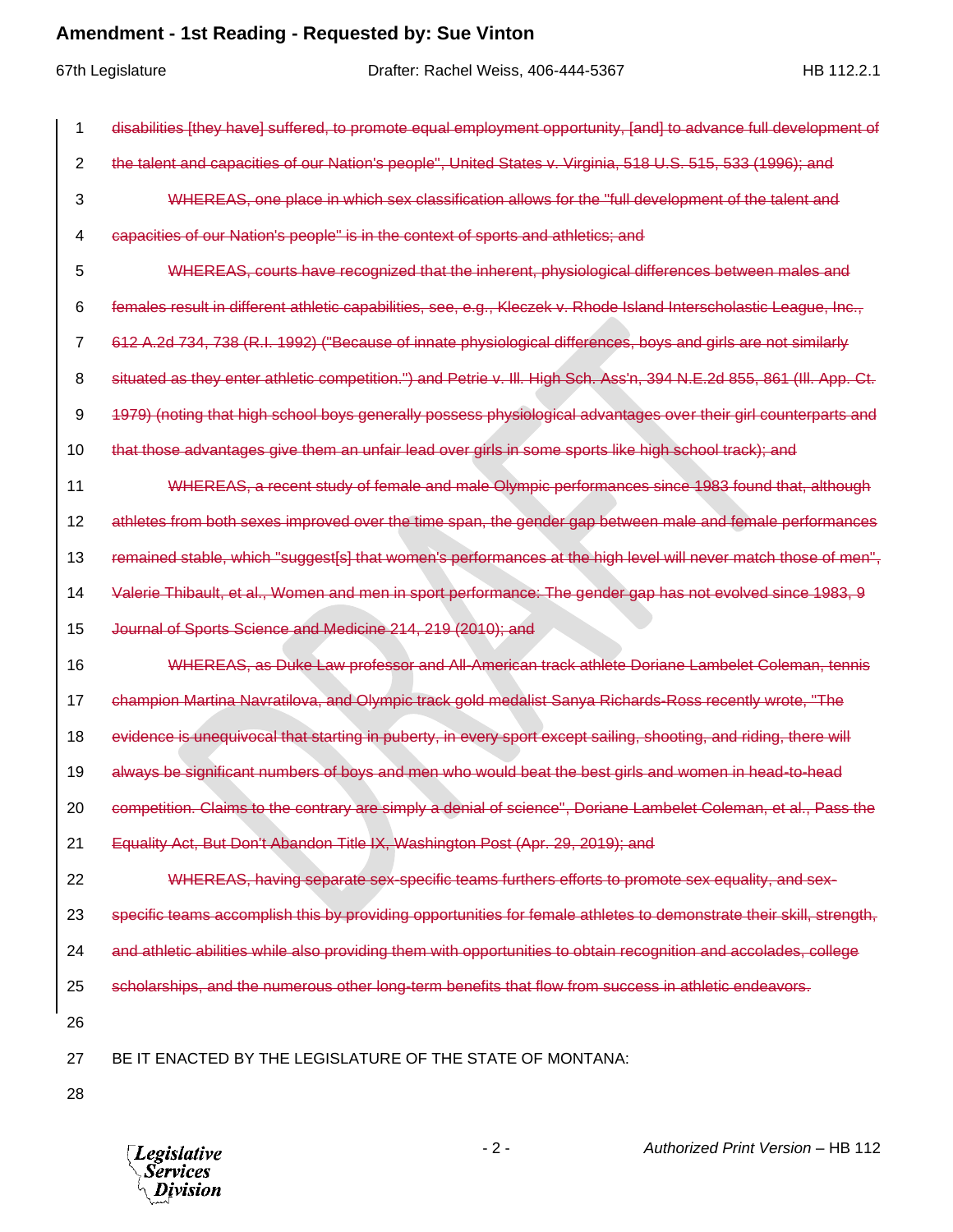|                | Amenament - 1st Reading - Requested by: Sue Vinton                                                                     |
|----------------|------------------------------------------------------------------------------------------------------------------------|
|                | 67th Legislature<br>Drafter: Rachel Weiss, 406-444-5367<br>HB 112.2.1                                                  |
| 1              | NEW SECTION. Section 1. Short title. [Sections 1 through 4 3] may be cited as the "Save Women's                        |
| $\overline{c}$ | Sports Act".                                                                                                           |
| 3              |                                                                                                                        |
| 4              | NEW SECTION. Section 2. Designation of athletic teams. (1) Interscholastic, intercollegiate,                           |
| 5              | intramural, or club athletic teams or sports that are sponsored by a public elementary or high school, a public        |
| 6              | institution of higher education, or any school or institution whose students or teams compete against a public         |
| $\overline{7}$ | school or institution of higher education must be expressly designated as one of the following based on                |
| 8              | biological sex:                                                                                                        |
| 9              | males, men, or boys;<br>(a)                                                                                            |
| 10             | females, women, or girls; or<br>(b)                                                                                    |
| 11             | coed or mixed.<br>(c)                                                                                                  |
| 12             | Athletic teams or sports designated for females, women, or girls may not be open to students of<br>(2)                 |
| 13             | the male sex.                                                                                                          |
| 14             |                                                                                                                        |
| 15             | NEW SECTION Section 3. Protection for educational institutions.A government entity, a                                  |
| 16             | licensing or accrediting organization, or an athletic association or organization may not entertain a complaint,       |
| 17             | open an investigation, or take any other adverse action against a school or institution of higher education for        |
| 18             | maintaining separate interscholastic, intercollegiate, intramural, or club athletic teams or sports for students of    |
| 19             | the female sex.                                                                                                        |
| 20             |                                                                                                                        |
| 21             | NEW SECTION. SECTION 3. Cause of action. (1) A student who is deprived of an athletic opportunity                      |
| 22             | or who suffers any direct or indirect harm as a result of a violation of [sections 1 through 4 3] may bring a cause    |
| 23             | of action for injunctive relief, damages, and any other relief available under law against the school or institution   |
| 24             | of higher education.                                                                                                   |
| 25             | A student who is subject to retaliation or other adverse action by a school, institution of higher<br>(2)              |
| 26             | education, or athletic association or organization as a result of reporting a violation of [sections 1 through 4 3] to |
| 27             | an employee or representative of the school, institution, or athletic association or organization, or to any state or  |
| 28             | federal agency with oversight of schools or institutions of higher education in Montana may bring a cause of           |